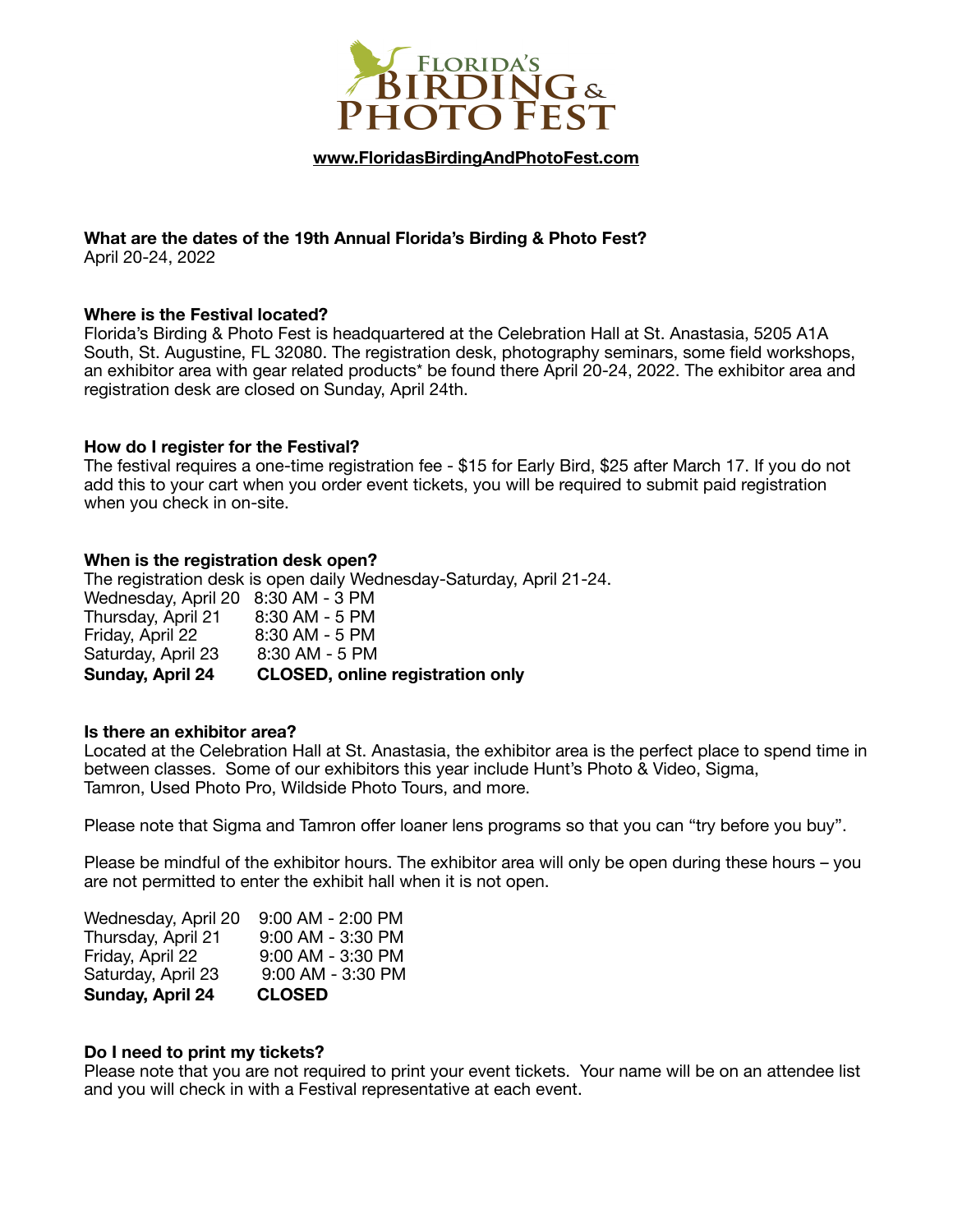## **If I purchased a ticket and cannot attend can I send someone in my place?**

If you purchased a ticket for an event and cannot attend you may transfer it to someone else.

## **What is your cancellation policy?**

Due to the limited capacity of these workshops, no refunds will be offered. Tickets are transferable.

Florida's Birding & Photo Fest reserves the right to cancel an activity of the festival or substitute qualified presenters when necessary. If we cancel an event for any reason, a full refund will be issued. Should that unlikely occurrence become necessary you will be notified in as timely a manner as possible.

## **What should I bring with me on field workshops?**

- Camera Gear suggested gear lists are with each field workshop description.
- Rain gear
- Water Florida can be hot, especially if you aren't used to humidity. Be sure to drink plenty of water.
- Bug Spray
- Hat
- Light jacket for evening weather

## **Are there suggested gear lists for the field workshops?**

Suggested gear lists are included with each field workshop description.

## **Do I need a Photo Pass to attend a field workshop at the Alligator Farm?**

Yes. The Alligator Farm REQUIRES guests that want to enter early or stay after hours to have a Photo Pass. 2022 Annual Photo Passes are \$129.95 + tax. This pass will allow you to enter the Alligator Farm before the general public, at 7 AM for our Photo Fest workshops, and at 8 AM if you're on your own. You'll be able stay after the park closes (park closes at 6 PM and photo pass holders usually stay until sunset). Photo passes can be used any day of the week from March - July and only need to be purchased ONE time. You must present the pass and your Photo ID when you enter the Alligator Farm.

## **How do I purchase a Photo Pass for the Alligator Farm?**

Photo passes can be purchased through the Alligator Farm for \$129.95 + tax (\$138).

#### **I've purchased the Alligator Farm pass – where do I pick it up?**

If you purchase the pass through the Alligator Farm they will have the pass waiting for you when you arrive (they have a list of pass holders.

If you purchase your pass through the Festival (when you purchased your other tickets) the pass will be waiting for you when you check in AT THE ALLIGATOR FARM for your first field workshop unless you contact us and make other arrangements. Please, if you plan to use the pass prior to the Festival or your first Alligator Farm workshop, purchase the pass through the Alligator Farm. The Festival will not be mailing passes or making arrangements to get the pass to you prior to the Festival's start date.

## **What happens if I arrive late at the Alligator Farm?**

There is only ONE game keeper at the Alligator Farm on duty to let you in for the AM workshops. If you are late, even two minutes late, you will not get in and you will not get a refund. So come early, have your gear ready, be ready to walk in on time, and be ready to learn! Suggested gear lists are listed in every field workshop description.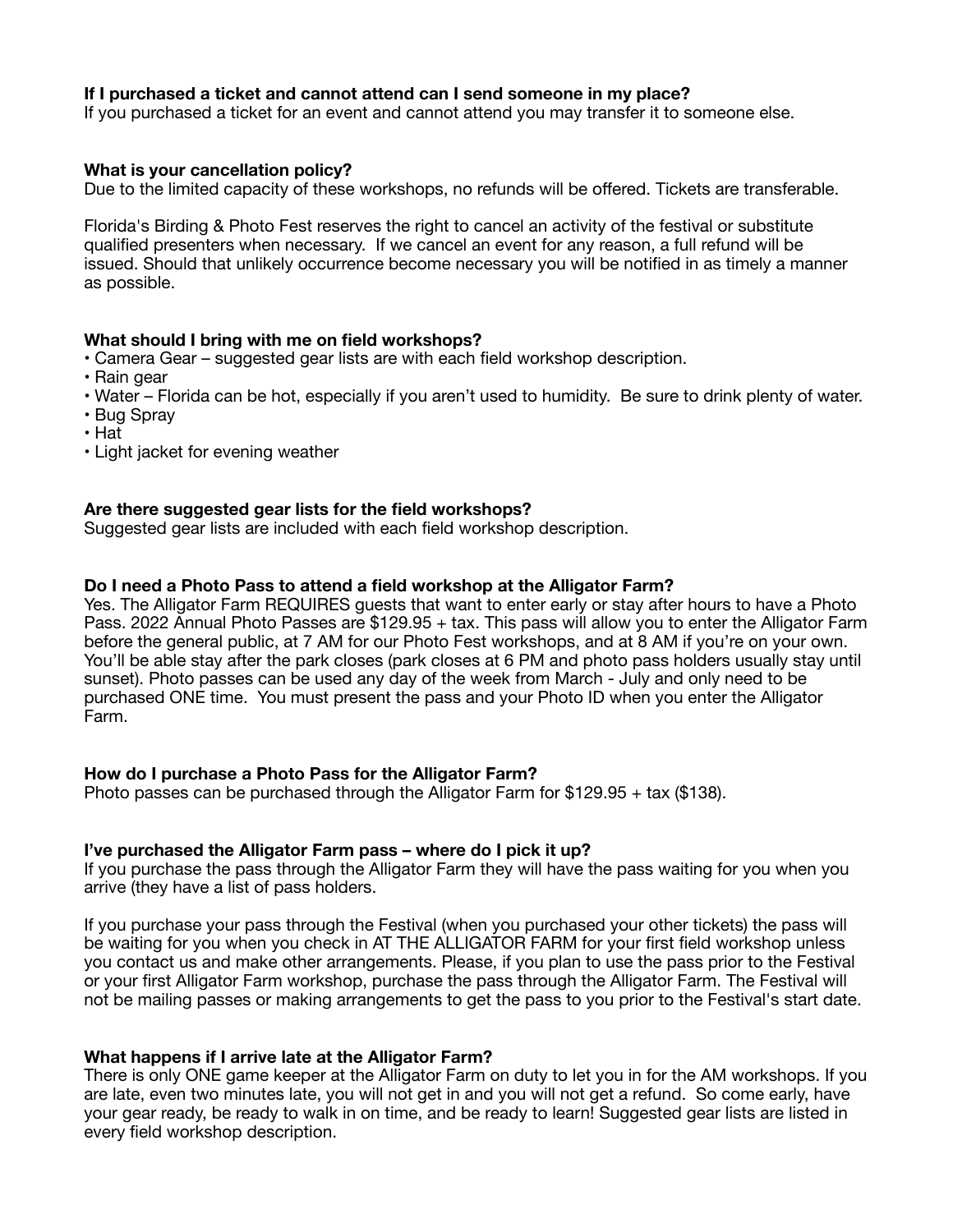# **What is the Festival's policy on late arrivals?**

The Festival's policy is to wait 5 minutes for late arrivals – at that point, the trip will move on and any late arrivals will have to catch up on their own. Please be courteous if you were late, the instructor may have to wait until the end of the workshop to explain anything that you missed.

## **Is there a list of meeting locations for field workshops or events that do not take place at the Festival Headquarters?**

It is the festival participant's responsibility to map out meeting locations prior to the field workshop. It is best to arrive 15 minutes early for field workshops with your gear ready.

St. Augustine is a vacation destination that can be quite busy especially during peak hours (7-9 AM and 4-6 PM) Plan ahead and allow sufficient travel time between events at the Celebration Hall at St. Anastasia (Festival headquarters) in St. Augustine Beach to St. Augustine (downtown and the Alligator Farm). Please allow additional time so you can arrive early.

## *Below are estimated drive times from Celebration Hall at St. Anastasia (Festival Headquarters), 5202 A1A S. to the following locations:*

- Frank Butler Park East, 5860 A1A S. 3 minutes
- St. Johns County Ocean Pier Park, 350 A1A Beach Blvd. 9 minutes
- St. Augustine Alligator Farm, 999 Anastasia Blvd. 10 minutes
- Matanzas Inlet, 8805 A1A S. (The end of the boardwalk on the East Parking lot (beach side) 10 minutes
- Marineland Rock Beach, 9700 Oceanshore Blvd. 13 minutes
- Classic Car Museum, 4730 Dixie Hwy. 15 minutes
- Washington Oaks Gardens State Park, 6400 Oceanshore Blvd. 17 minutes
- Downtown Plaza (Gazebo), 170 St. George St. 20 minutes (see parking info below)
- Flagler College, 74 King St., Henry Flagler statue 20 minutes (see parking info below)
- Castillo de San Marcos, 1 S Castillo Dr. 20 minutes (see parking info below)
- Old City Gate, intersection of St. George St. and Orange St. 20 minutes (see parking info below)
- St. Augustine Municipal Marina, 111 Avenida Menendez 20 minutes (see parking info below)
- Celebration Hall to Vilano Beach Pier, 260 Vilano Rd. 30 minutes

NOTE - The Bridge of Lions goes up on the hour and  $\frac{1}{2}$  past (every 30 minutes). Traffic is heavier during peak hours (7-9 AM and 4-6 PM) Please plan accordingly so you are not late for your event.

## **Where is the best/easiest place to find parking in downtown St. Augustine?**

Parking can be a challenge in the downtown St. Augustine area. Here is some helpful information.

## **Parking for the Municipal Marina Boat Trips:**

All boat trips leaving from the Municipal Marina at 111 Avenida Menendez must find offsite parking. The Municipal Marina does not have a parking lot. There is metered street parking and there are paid lots within walking distance. Please allow at least 20 minutes to park and walk to the Marina for boat trips. Please note that metered parking is FREE after 5 PM and on Sundays.